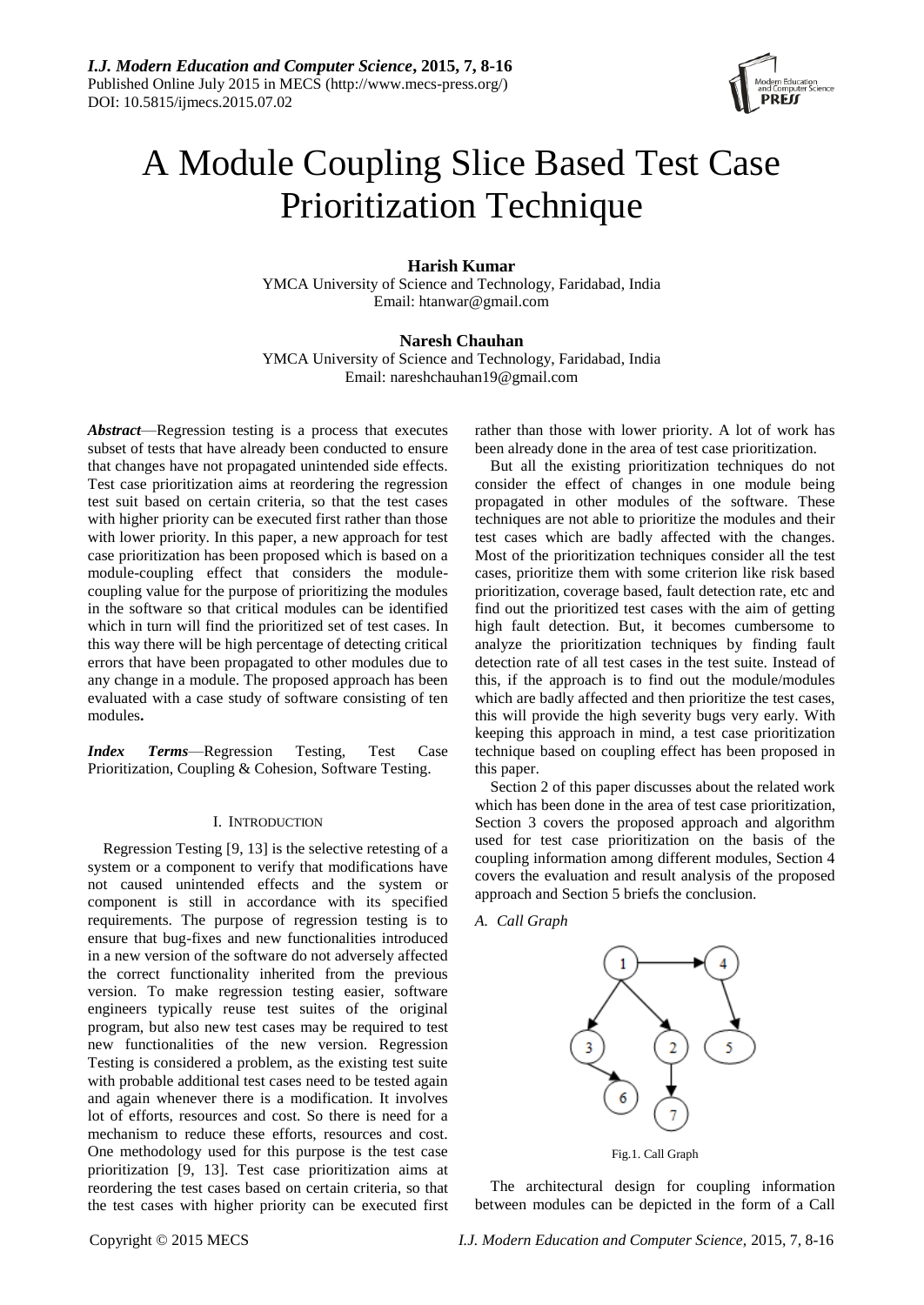graph. A call graph [13] is a directed graph that represents calling relationships between modules in a program wherein nodes are modules or units and a directed edge from one node to another node means one module has called another module as shown in Figure 1.

#### *B. Module Dependency Matrix*

Module dependence [14, 15] is primarily affected by coupling and cohesion. A quantitative measure of the dependence of modules will be useful to find out the stability of the design. Different values [14,15] are assigned for various types of module coupling and cohesion as shown in Table 1 and Table 2.

Table 1. Coupling

| Coupling | Value |
|----------|-------|
| Content  | 0.95  |
| Common   | 0.70  |
| External | 0.60  |
| Control  | 0.50  |
| Stamp    | 0.35  |
| Data     | 0.20  |

A matrix can be obtained by using these two tables, which gives the dependence among all the modules in a program. This, dependence matrix describes the probability of having to change module i, given that module j has been changed.

Table 2. Cohesion

| <b>Cohesion</b> | Value |
|-----------------|-------|
| Coincidental    | 0.95  |
| Logical         | 0.40  |
| Temporal        | 0.60  |
| Procedural      | 0.40  |
| Communicational | 0.25  |
| Sequential      | 0.20  |
| Functional      | 0.20  |

Module Dependence Matrix is derived using the following three steps.

STEP 1. Determine the coupling among all of the modules in the program. Construct an m\*m coupling matrix, where m is the number of modules in the program. Using Table 1 fill each element in the matrix C. Element Cij represents the coupling between module i and module j. The matrix is symmetric i.e.

## $Cij = Cji$  for all i & j.

Also elements on the diagonal are all  $1$ (Cii =1 for all i) STEP 2. Determine strength of each module in the program. Using Table 2. record the corresponding numerical values of cohesion in module cohesion matrix.

STEP 3. Construct the Module dependence matrix D by the formula1:

$$
Dij = 0.15
$$
 (Si + Sj) + 0.7 Cij, where Cij  $\neq 0$ 

 $Dij = 0$  where  $Cij = 0$   $Dii = 1$  for all i. (1)

Prioritization of module can be done by comparing non zero entries of D matrix (Module Dependence Matrix). For Example if module number i has been modified then find all the existing parent modules  $(i, k, l...)$  of that changed module (i) and after that compare first order dependence matrix entries for particular links viz (i-j, i-k, i-l  $\&$  so on). Link having highest module dependence matrix value will get highest priority & link with low module dependence matrix value will get low priority.

#### II. RELATED WORK

Amrita Jyoti, Yogesh Kumar Sharma [4] has proposed a model that achieves 100% code coverage optimally during version specific regression testing. The prioritization of test cases was done on the basis of priority value of the modified lines covered by the test case.

Praveen Ranjan Srivastava [3] presented a test case prioritization technique to compute average faults discovered per minute. Using APFD (Average Percentage of Fault Detection) metric results demonstrating the effectiveness of the algorithm was presented.

R. Kavitha et. al. [1] proposed an algorithm that performs rate of fault detection and fault impact based prioritization of test cases. They demonstrated that more effective severe fault identification at earlier stages of the testing process could be obtained by the proposed algorithm for prioritized test cases as compared to non prioritized test cases.

Md. Imrul kayes [2] proposed a new metric for accessing rate of fault dependency detection and an algorithm for prioritizing the test cases. The proposed technique prioritized the test cases with the goal of maximizing the number of faults dependency detection that are likely to be found during the execution of the prioritized test suite.

Varun Kumar, Sujata & Mohit Kumar [5] proposed an approach which considered the severity of faults early in the testing process and hence to improve the quality of the software according to the customer's point of view. They considered TCP at fault severities in order to have early detection of severe faults in the regression testing process.

J. Rummel et. al [6] proposed an approach to regression test prioritization that leverages the all-DUs (definition-use) test adequacy criterion that focuses on the definition and use of variables within the program under test. DU-paths which are variable usage paths are taken for the test cases prioritization.

Yogesh Kumar, Arvinder Kaur & Bharat Suri [7] proposed an approach for test case prioritization using DU path as well as DC (definition clear) paths. The idea was that the DU paths which may not be DC may be very problematic as non DC paths may be subtle source of errors.

Arvinder Kaur, Shubhra Goyal [8] proposed a Genetic algorithm for prioritizing the test suite on the basis of the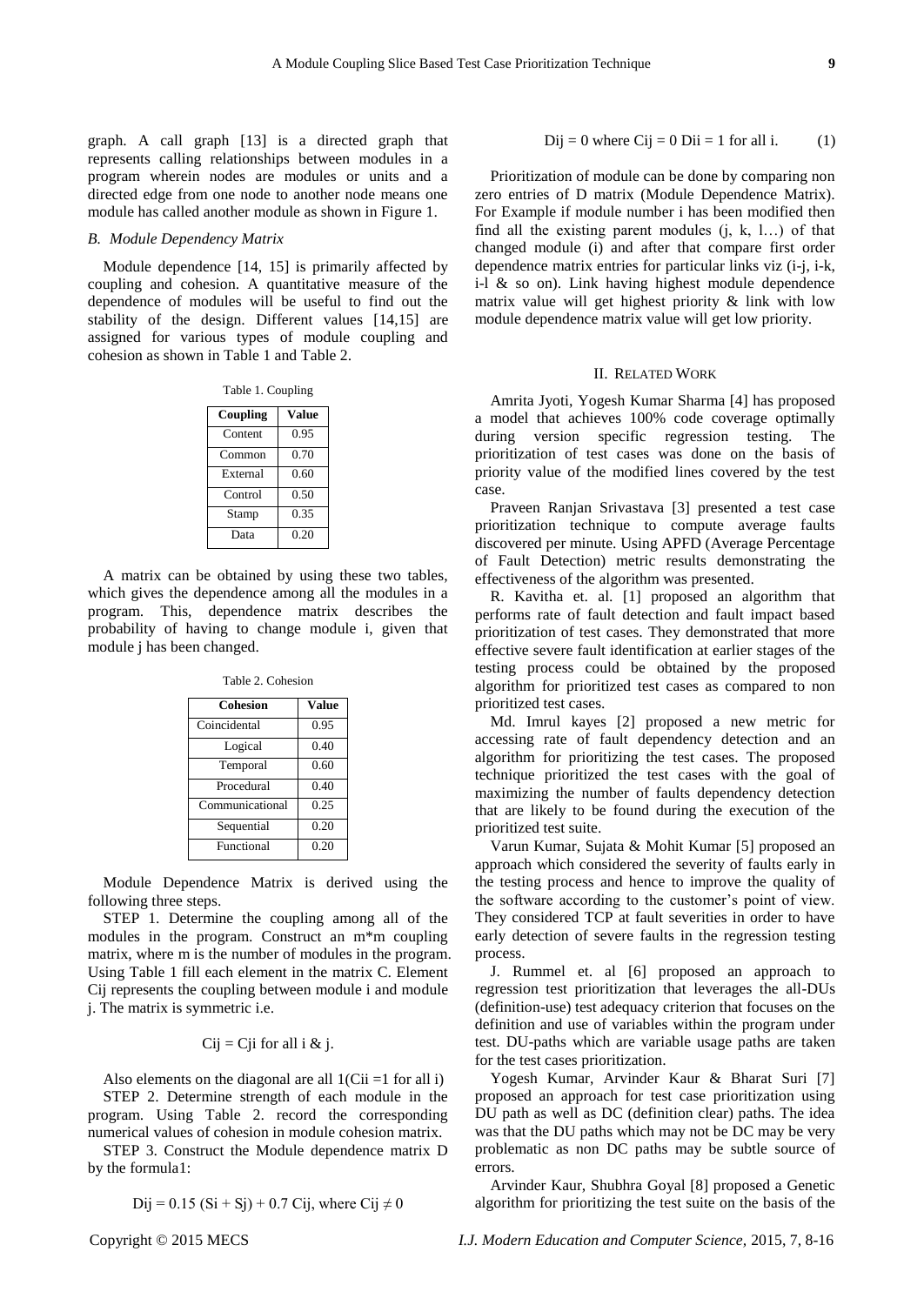complete code coverage. The proposed genetic algorithm was also used to automate the process of test case prioritization.

Thillaikarasi Muthusamy et. al. [12] proposed a technique which prioritizes the test cases based on four groups of practical weight factor such as: customer allotted priority, developer observed code execution complexity, changes in requirements, fault impact, completeness and traceability.

M.Kalaiyarasan, Dr.H.Yasminroja [11] proposed a version specific test case prioritization technique which uses data flow information. The proposed technique considered the fault detection capabilities of test cases for prioritization purpose. They find out four different categories of software modification and use the data flow information for prioritization purpose.

A critical study of test case prioritization techniques [9] discussed above indicates that these techniques do not consider the effect of changes in one module being propagated in other modules of the software. These techniques are not able to prioritize the modules and their test cases which are badly affected with the changes. Most of the prioritization techniques consider all the test cases, prioritize them with some criterion like risk based prioritization, coverage based, fault detection rate, etc and find out the prioritized test cases with the aim of getting high fault detection. But, it becomes cumbersome to analyze the prioritization techniques by finding fault detection rate of all test cases in the test suite. Instead of this, if the approach is to find out the module/modules which are badly affected and then prioritize the test cases, this will provide the high severity bugs very early.

#### III. PROPOSED WORK

In this work [10] a new technique to prioritize the test cases has been proposed .This technique is based on the module dependence and coupling between the modules. This technique proceeds in two steps. In the first step, we find out the highly affected module whenever there is a change in a module. In the second step we prioritize the test cases of the affected module found out in the first step. In both the steps coupling information between the modules has been taken.

Whenever there is a change in a module, certainly there will be some effect on other modules which are coupled together. Based on the coupling information between the modules the highly affected module can be found out. Moreover, the effect is worse if there is high coupling between the modules causing the high probability of errors. This may be called as *modulecoupling effect*. In this way if regression test case prioritization is done based on this module coupling effect, there will be high percentage of detecting critical errors that have been propagated to other modules due to any change in a module.

For example in Fig.2 the modules 17 and 18 are being called by multiple modules. If there is any change in module 17 and module 18, modules 9, 11 and 12, 13 will be affected respectively. If there is no prioritization, then as a part of regression testing process, all the test cases of all the affected modules will be executed thereby increasing the testing time and effort. Instead, if the coupling type between modules is known, then a prioritization scheme can be developed based on this coupling information. The modules having worst type of coupling will be prioritized over other modules and their test cases.



After finding out the affected module due to a change in a module, there is need to execute the test cases of this affected module. However, there may be a large number of test cases in this module. Therefore, there is need to prioritize these test cases also so that critical bugs can be found out quickly. For this purpose, based on the coupling information between the changed module and affected module, a *coupling slice* can be prepared that helps in prioritizing the test cases.

The functioning of the proposed technique consists of the following components (shown in Fig. 3).

#### *Call Graph Producer:*

With this component, a call graph can be produced for the given program. Using this component, the calling sequence among the modules can be known.

#### *Coupling and Cohesion Identifier:*

Using the call graph producer component the type of dependency among the modules is identified, i.e. coupling and cohesion.

First Order Dependence Matrix Calculator: This component performs four major functions which are described below.

- 1. Creation of coupling matrix C.
- 2. Creation of cohesion matrix S.
- 3. On the basis of C and S create dependency matrix D.
- 4. Assigning values (non zero and non one entries) to the edges of the call graph.

#### *Coupling Effect based module level Prioritizer:*

The first order dependence matrix provides the coupling values among the modules. Using these values, this component identifies the worst affected module due to the changed module. Thereby we get a prioritized module among several affected modules.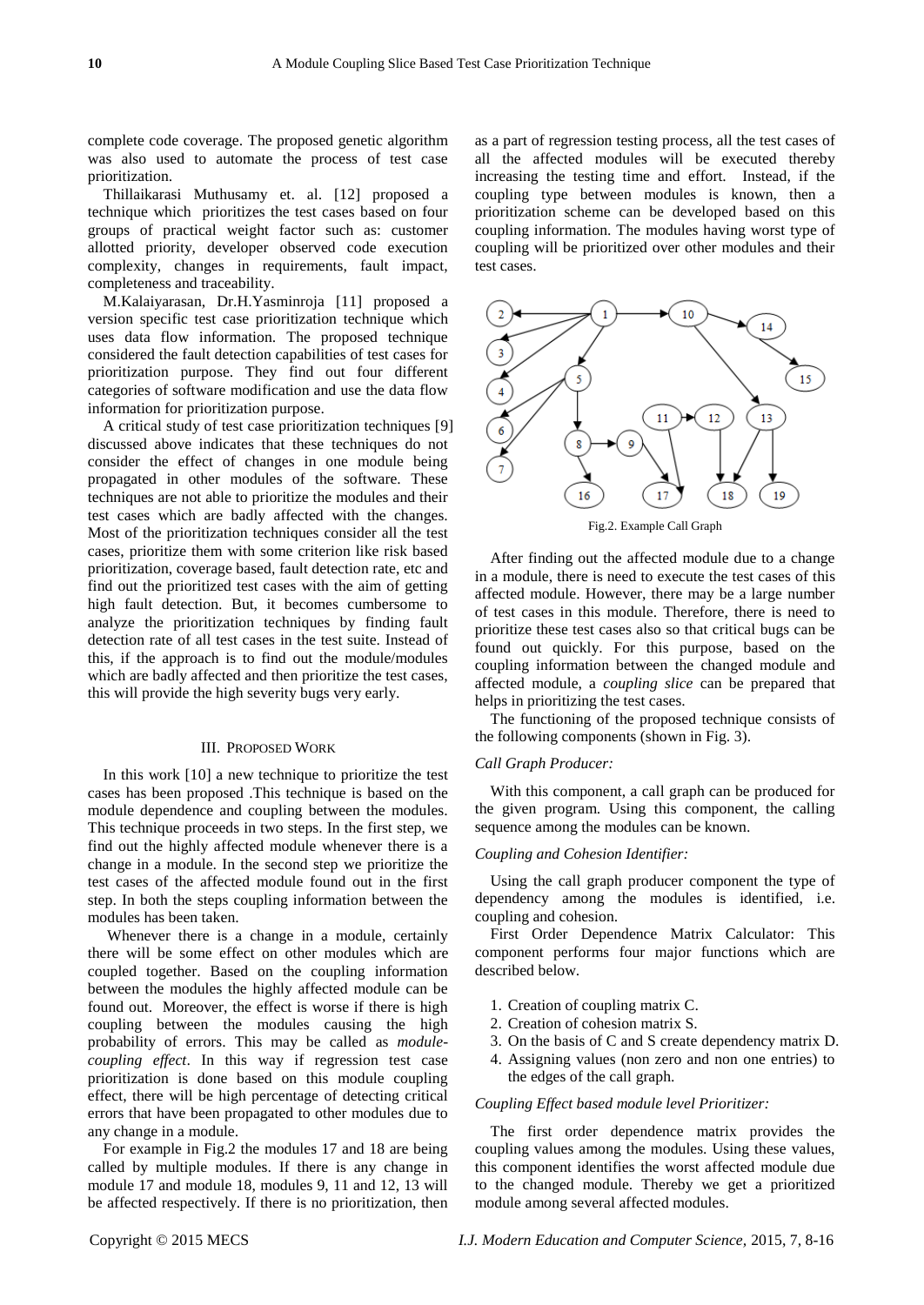#### *Coupling Slice based test case prioritizer:*

This component is responsible for prioritizing the test cases of the prioritized module obtained in the last step. This component prioritizes the test cases based on the information produced by a coupling slice.



Fig.3. 2-step process of prioritization

*A. Proposed Algorithm for finding out the highly coupled module*

First of all a coupling matrix is created by finding coupling values among different modules. After creating a coupling matrix, a cohesion matrix is created by identifying the type of cohesion in the individual module. Now, by using these two matrices a module dependence matrix is created. After this a module which is changing is identified. Finally the parent module of the changed module is identified with the help of module dependency matrix. The module with the highest value is prioritized over other modules. The proposed algorithm [10] is shown in Fig.4.



Fig.4. Algorithm for finding highly coupled module

#### *B. Proposed Algorithm for prioritizing test cases of highly affected module*

All the statements numbers present in the execution history of a program comprises execution slice of a program. Coupling information can be helpful to decide which variables are affected in the caller module. Depending upon this information statement numbers of affected variables can be found. This may be called as a *coupling slice.* In the end match these statements numbers in the execution slice. After matching it, prioritize test cases using algorithm shown in fig 5.



Fig.5. Algorithm for prioritizing test cases of highly affected module.

Since there are different types of coupling, there may be different coupling slices based on the coupling information about the modules. The various algorithms for extracting coupling slices have been given in fig. 6 to fig.9.

**DATA COUPLING** (m, s): m denote module number, s denote statement number

STEP 1 Note down the variables (v1, v2, v3…) present in the changed statement (s) in module m.

STEP 2 Find out formal parameters, function name and accordingly reach to actual arguments.

STEP 3 Find out affected line numbers in caller module from the execution slice in which actual arguments and variables (v1, v2, v3.) are present.

Fig.6 Algorithm for extracting coupling slice for data coupling

**STAMP COUPLING** (m, s): m denote module number, s denote statement number

STEP 1 Note down the variables (v1, v2, v3...) and objects present in the changed statement (s) in module m.

STEP 2 Find out formal parameters and accordingly reach to actual

STEP 3 Find out affected line numbers in caller module from the execution slice in which actual arguments, objects and variables (v1,

Fig.7 Algorithm for extracting coupling slice for stamp coupling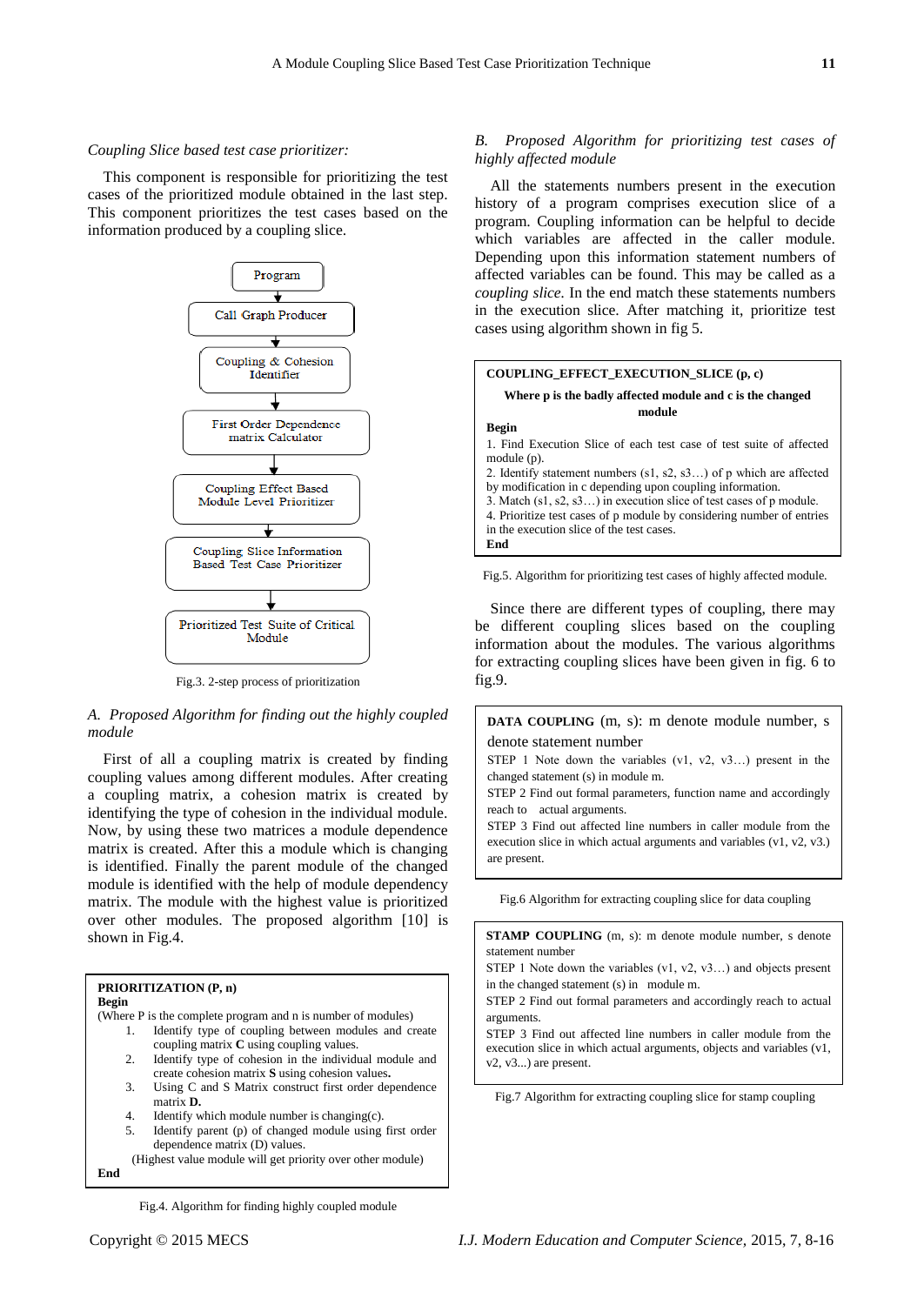| <b>CONTROL COUPLING</b> (m, s): m denote module number, s denote     |
|----------------------------------------------------------------------|
| statement number                                                     |
| STEP 1 Note down the variables $(v1, v2, v3)$ and objects present in |
| the changed statement (s) in module m.                               |
| STEP 2 Find out function name.                                       |
| STEP 3 Find out now in which case this function is present.          |
| STEP 4 Find out argument (a) of switch statement.                    |
| STEP 5 Check the place from where this argument (a) is coming.       |
| STEPS 6 Finally reach to the caller module.                          |

STEP 7 Find out affected line numbers in caller module's execution slice in which arguments are present.

Fig.8. Algorithm for extracting coupling slice for control coupling

| <b>COMMON COUPLING</b> (m, s): m denotes module number, s<br>denotes statement number<br>STEP 1 Note down the variable (Common) present in the changed |
|--------------------------------------------------------------------------------------------------------------------------------------------------------|
| statement (s) in module m.<br>STEP 2 Find out line numbers from execution slice in other module in<br>which that common variable is coming.            |

Fig.9. Algorithm for extracting coupling slice for Common coupling

# IV. EVALUATION & RESULT

To evaluate the proposed algorithm consider a case study of software [13] consisting of 10 modules has been taken. The coupling and cohesion information of these modules are shown in Table 3 and Table 4. The Call graph for the software is shown in fig.10.



Fig.10. Call Graph of Case Study Software

Table 3. Coupling Information

| Type of Coupling        | No. of modules in<br>relation | Examples         |
|-------------------------|-------------------------------|------------------|
| Data Coupling           | 3                             | $1-2, 1-4, 1-6$  |
| <b>Stamp Coupling</b>   |                               | $1 - 3$          |
| <b>Control Coupling</b> |                               | 4-7,4-8,4-9,4-10 |
| Common Coupling         | $\mathcal{D}$                 | $2 - 5.5 - 9$    |
| Message Coupling        |                               | $1 - 5$          |

Table 4. Cohesion Information

| <b>Module Number</b> | <b>Cohesion Type</b> |
|----------------------|----------------------|
|                      | Coincidental         |
| 2                    | Functional           |
| 3                    | Communicational      |
| 4                    | Logical              |
| 5                    | Procedural           |
| 6                    | Functional           |
| 7                    | Functional           |
| 8                    | Functional           |
| 9                    | Functional           |
| 10                   | Functional           |

By using the coupling values among different modules a module coupling matrix is being prepared as shown in Table 5.

Table 5. Module Coupling Matrix(C)

| $\vert$ 1.0 | 0.2 | 0.35 | 0.2 | 0.95 | 0.2 | 0.0  | 0.0  | 0.0  | 0.0  |
|-------------|-----|------|-----|------|-----|------|------|------|------|
| 0.0         | 1.0 | 0.0  | 0.0 | 0.70 | 0.2 | 0.0  | 0.0  | 0.0  | 0.0  |
| 0.0         | 0.0 | 1.0  | 0.0 | 0.0  | 0.0 | 0.2  | 0.0  | 0.0  | 0.0  |
| 0.0         | 0.0 | 0.0  | 1.0 | 0.0  | 0.0 | 0.50 | 0.50 | 0.50 | 0.50 |
| 0.0         | 0.2 | 0.0  | 0.0 | 1.0  | 0.0 | 0.0  | 0.0  | 0.70 | 0.0  |
| 0.0         | 0.2 | 0.0  | 0.0 | 0.0  | 1.0 | 0.0  | 0.0  | 0.0  | 0.0  |
| 0.0         | 0.0 | 0.2  | 0.0 | 0.0  | 0.0 | 1.0  | 0.6  | 0.0  | 0.0  |
| 0.0         | 0.0 | 0.0  | 0.2 | 0.0  | 0.0 | 0.6  | 1.0  | 0.2  | 0.2  |
| 0.0         | 0.0 | 0.0  | 0.0 | 0.0  | 0.0 | 0.0  | 0.2  | 1.0  | 0.0  |
| 0.0         | 0.0 | 0.0  | 0.0 | 0.0  | 0.0 | 0.0  | 0.2  | 0.0  | 1.0  |

By Using the value of Cohesion among different modules a Cohesion Matrix(S) is being designed as shown in Table 6.

Table 6. Module Cohesion Matrix (S)

By using Formula 1, a Module dependence Matrix is being designed as shown in Table 7. wherein various module dependence values also have been shown.

Table 7. Module Dependence Matrix (D)

| 1.0  | 0.31 | 0.42 | 0.34 | 0.0  | 0.31 | 0.0  | 0.0  | 0.0  | 0.0  |
|------|------|------|------|------|------|------|------|------|------|
| 0.31 | 1.0  | 0.0  | 0.0  | 0.58 | 0.0  | 0.0  | 0.0  | 0.0  | 0.0  |
| 0.42 | 0.0  | 1.0  | 0.0  | 0.0  | 0.0  | 0.0  | 0.0  | 0.0  | 0.0  |
| 0.34 | 0.0  | 0.0  | 1.0  | 0.0  | 0.0  | 0.44 | 0.44 | 0.44 | 0.44 |
| 0.0  | 0.58 | 0.0  | 0.0  | 1.0  | 0.0  | 0.0  | 0.0  | 0.58 | 0.0  |
| 0.31 | 0.0  | 0.0  | 0.0  | 0.0  | 1.0  | 0.0  | 0.0  | 0.0  | 0.0  |
| 0.0  | 0.0  | 0.0  | 0.44 | 0.0  | 0.0  | 0.0  | 0.0  | 0.0  | 0.0  |
| 0.0  | 0.0  | 0.0  | 0.44 | 0.0  | 0.0  | 0.0  | 1.0  | 0.0  | 0.0  |
| 0.0  | 0.0  | 0.0  | 0.44 | 0.58 | 0.0  | 0.0  | 0.0  | 1.0  | 0.0  |
| 0.0  | 0.0  | 0.0  | 0.44 | 0.0  | 0.0  | 0.0  | 0.0  | 0.0  | 1.0  |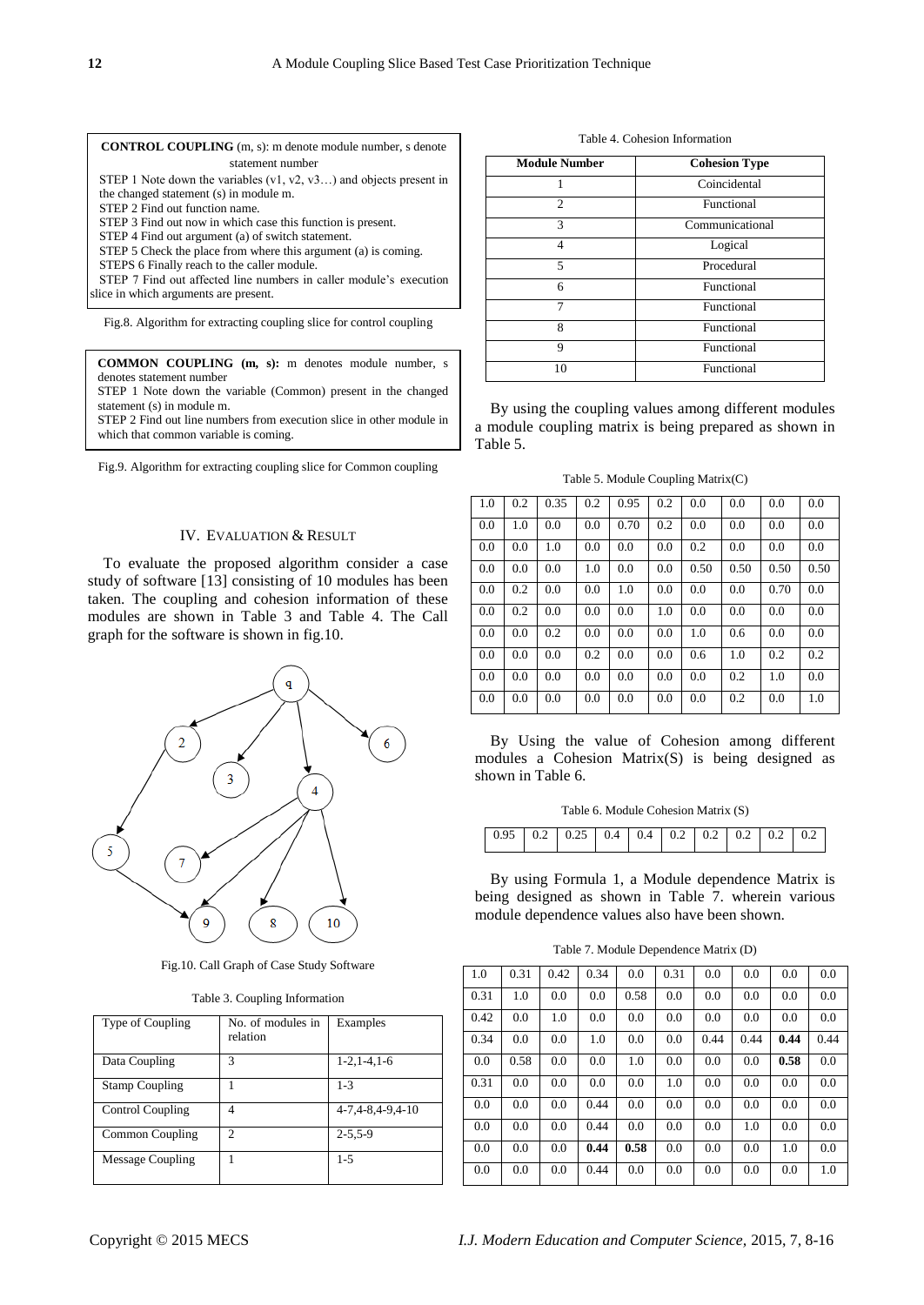

Fig.11. Case Study Software Call Graph with module dependence values

From the module dependence values obtained from call graph (See Fig. 11) and from Module Dependence Matrix, we conclude that change in the Module 4 propagates to module 7, 8, 9 and module 10.Modules 7, 8, 9 and 10 are having same value (0.44), so the order of prioritization of test cases for these modules is same. Similarly the change in the module 1 propagates to Module 2, 3, 4 and 6 .The values for these modules shows that the module 3 is more affected module as compared to module 2, 4 and 6. So the test cases for the module 3 have to be prioritized first as compared to module 2, 4 and 6.

# *A. Demonstration for TCP Using Coupling Slice Technique*

Now aim is to prioritize test cases of affected modules using execution slice approach. The test cases of all the modules of the case study software have been designed as shown in Tables from Table 8 to Table 17. Further, the execution slice of each test case of each module has been prepared. After analyzing the coupling information, the coupling slice produces the prioritized test cases.

Test cases for different modules are given below:

| Table 8. Module 2 test cases |
|------------------------------|
|------------------------------|

| Module -2 | Input | Output           |       |
|-----------|-------|------------------|-------|
| TC No.    | val1  | val <sub>2</sub> | sum   |
|           | 50    | 50               | 101   |
| 2         |       | 50               | 51    |
| 3         | 50    |                  | 51    |
|           | $-50$ | $-50$            | $-99$ |
|           |       | $-98$            | $-97$ |
| 6         | $-87$ |                  | $-86$ |

| <b>MODULE 1</b> |            | T1                      | T <sub>2</sub>   |
|-----------------|------------|-------------------------|------------------|
| <b>INPUT</b>    | n1         | $\overline{\mathbf{c}}$ | S                |
|                 | n2         | 3                       |                  |
|                 | e1.empnum  | 23                      |                  |
|                 | e1.empname | eeeee                   |                  |
|                 | e1.salary  | 11111                   | 11111            |
|                 | flag       | 3                       | 1                |
|                 | firstn     | Hk                      | a                |
|                 | lastn      | kumar                   | a                |
|                 | n          | 2                       | $\overline{c}$   |
|                 | a          | $\overline{0}$          | $\boldsymbol{0}$ |
| <b>OUTPUT</b>   | e1.empnum  | 1023                    | 1000             |
|                 | e1.salary  | 111110                  | 111110           |
|                 | result     | 6                       | $-27964$         |
|                 | sum        | 16                      | $-27966$         |
|                 |            |                         |                  |

Table 9. Module 1 Test cases

Table 10. Module -3 Test cases

s 2 2

| Module-3 | Input(e1) | Output(e2) |  |
|----------|-----------|------------|--|
| TC No.   | empnum    | empname    |  |
|          |           | Aа         |  |
|          | 100       | Gfiki      |  |
|          |           |            |  |

Table 11. Module -4 Test Cases

| Module -4 | Input | Output            |
|-----------|-------|-------------------|
| TC No.    |       | Department        |
|           |       | HR                |
|           |       | <b>FINANCE</b>    |
|           |       | <b>PRODUCTION</b> |
|           |       | <b>PURCHASE</b>   |
|           |       | Default statement |

Table 12. Module -5 Test Cases

| Module-5 | Input  | Output |     |
|----------|--------|--------|-----|
| TC No.   | Firstn | lastn  | sum |
|          | Gauray | makkar |     |
|          | 234    | دے     | 10  |

Table 13. Module-6 Test Cases

| Module-6 | Input |  | Output |
|----------|-------|--|--------|
| TC No.   |       |  |        |
|          |       |  |        |
|          |       |  |        |
|          |       |  |        |

Table 14.Module-7 Test Cases

| Module-7 | Input | Output     |  |
|----------|-------|------------|--|
| TC No.   |       | Department |  |
|          |       | HR         |  |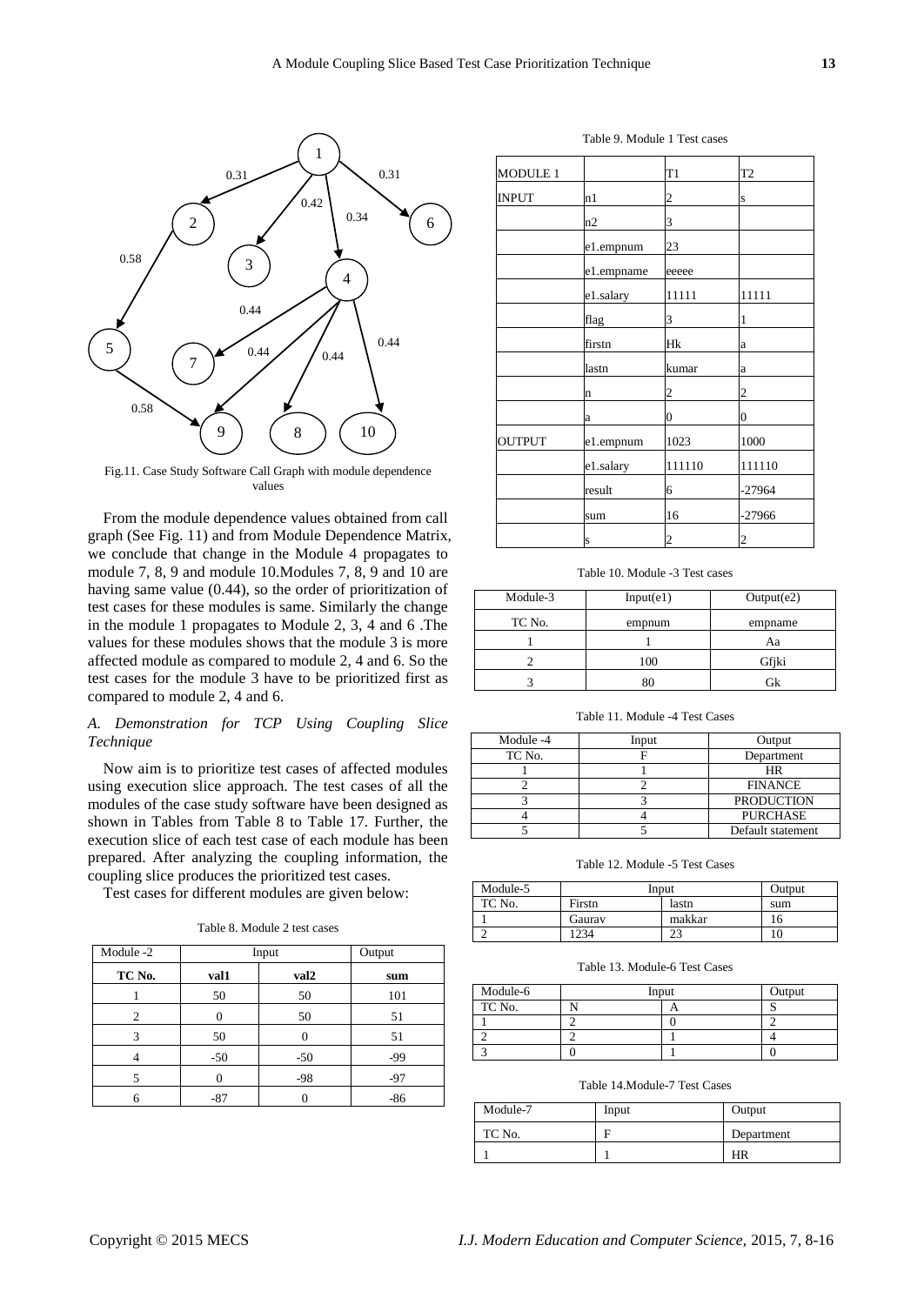| Mod<br>ule-<br>8     | Input          |                 |        | Output |       |        |
|----------------------|----------------|-----------------|--------|--------|-------|--------|
| Tc<br>N <sub>0</sub> |                | <b>Salaries</b> | Infra  | Maint  | Dept. | Total  |
|                      | $\overline{c}$ | 100000          | 200000 | 300000 | Fin.  | 600000 |
| $\overline{c}$       | $\overline{c}$ |                 | 200000 | 300000 | Fin.  | 0      |

Table 15. Moduel-8 Test Cases

Table 16. Module-9 Test Cases

| Module-9 | Input |         | Output            |  |
|----------|-------|---------|-------------------|--|
| Tc No.   |       | pro inc | Department        |  |
|          |       | 2.35    | <b>PRODUCTION</b> |  |

Table 17. Module-10 Test Cases

| Module-<br>10 | Input |               | Output |                   |     |
|---------------|-------|---------------|--------|-------------------|-----|
| Tc No.        |       | no            | cost   | Department        | tot |
|               |       | $\mathcal{D}$ | 10     | <b>PRODUCTION</b> | 20  |
| $\sim$        |       | 0             | 20     | <b>PRODUCTION</b> |     |

Execution Slice for the test cases of ten modules is given below in Table 18.

Here the test cases of module 3 have to be prioritized as it is the highly affected module. There is stamp coupling between module 1 and module 3. By using algorithm for extracting coupling slice for stamp coupling, the test cases of module 3 have to be prioritized. There are three test cases for module 3 and execution slice for the same in shown in table 18.

By analyzing the execution slice it is clear that in test case 3 more no. of lines in execution history gets affected, in which actual arguments, objects and variables are present. So this test case will expose more faults as compared to other two test cases. So the test case 3 has the highest priority. In the remaining two test cases, equal no. of lines in execution history gets affected. So their order of prioritization is same. The final order of prioritization of test cases of highly affected module i.e. module 3 is TC3, TC1, and TC2.

Table 18. Execution Slice

|                        | Module 1                |                                                                                                 |  |  |  |  |
|------------------------|-------------------------|-------------------------------------------------------------------------------------------------|--|--|--|--|
| TC                     | <b>Execution Slice</b>  |                                                                                                 |  |  |  |  |
| No.                    |                         |                                                                                                 |  |  |  |  |
| 1                      |                         | ${1,2,3,4,5,6,7,8,9,10,11,12,13,14,15,16,17,18,19,20,21,22}$<br>,23,24,25,26,27,28,29,30,31,32} |  |  |  |  |
| 2                      |                         | $\{1,2,3,4,5,6,8,9,10,11,12,13,14,15,16,17,18,19,20,21,22,2$                                    |  |  |  |  |
|                        |                         | 3, 24, 25, 26, 27, 28, 29, 30, 31, 32                                                           |  |  |  |  |
|                        |                         | Module 2                                                                                        |  |  |  |  |
| TC NO.                 |                         | <b>Execution Slice</b>                                                                          |  |  |  |  |
| 1                      |                         | ${1,2}$                                                                                         |  |  |  |  |
| 2                      |                         | ${1,2}$                                                                                         |  |  |  |  |
| 3                      |                         | ${1,2}$                                                                                         |  |  |  |  |
| 4                      |                         | (1,2)                                                                                           |  |  |  |  |
| 5<br>6                 |                         | $\{1,2\}$<br>${1,2}$                                                                            |  |  |  |  |
|                        |                         | Module -3                                                                                       |  |  |  |  |
| TC No.                 |                         | <b>Execution Slice</b>                                                                          |  |  |  |  |
| 1                      |                         | ${1,2,5,6,9}$                                                                                   |  |  |  |  |
| $\overline{c}$         |                         | ${1,3,4,5,7,8,9}$                                                                               |  |  |  |  |
| 3                      |                         | ${1,3,4,5,7,8,9}$                                                                               |  |  |  |  |
|                        |                         | Module-4                                                                                        |  |  |  |  |
| TC No.                 |                         | <b>Execution Slice</b>                                                                          |  |  |  |  |
| 1                      |                         | ${1,2,3,4,5,17}$                                                                                |  |  |  |  |
| 2                      |                         | ${1,2,6,7,8,17}$                                                                                |  |  |  |  |
| 3                      | ${1,2,9,10,11,12,17}$   |                                                                                                 |  |  |  |  |
| 4                      | $\{1,2,9,10,11,12,17\}$ |                                                                                                 |  |  |  |  |
|                        | Module-5                |                                                                                                 |  |  |  |  |
| TC No.                 |                         | <b>Execution Slice</b>                                                                          |  |  |  |  |
| 1                      |                         | ${1,2,3,4,5,6,7,8,9,10,11,14,15,16,17,18,19,22,23,24,2}$<br>5,26,27,28                          |  |  |  |  |
|                        |                         | $\{1,2,3,4,5,6,7,8,9,10,12,13,14,15,16,17,18,20,21,22,2$<br>3,29,30                             |  |  |  |  |
| 2<br>Module-6          |                         |                                                                                                 |  |  |  |  |
|                        |                         | <b>Execution Slice</b>                                                                          |  |  |  |  |
| TC No.                 |                         |                                                                                                 |  |  |  |  |
| 1                      |                         | $\{1,2,3,4,5,6,7,8,9,10,11,12,16,17,18,8,9,10,11,12,16,$<br>17, 18, 8, 19, 20, 21 }             |  |  |  |  |
|                        |                         | $\{1,2,3,4,5,6,7,8,9,10,11,12,13,14,15,16,17,18,8,9,10,$                                        |  |  |  |  |
| 2<br>3                 |                         | 11, 12, 13, 14, 15, 16, 17, 18, 8, 19, 20, 21 }<br>${1,22,23}$                                  |  |  |  |  |
|                        |                         | Module -7                                                                                       |  |  |  |  |
| TC No.                 |                         | <b>Execution Slice</b>                                                                          |  |  |  |  |
| 1                      |                         | ${1,2,3}$                                                                                       |  |  |  |  |
|                        |                         | Module-8                                                                                        |  |  |  |  |
| TC No.                 |                         | <b>Execution Slice</b>                                                                          |  |  |  |  |
| 1<br>${1,2,3,4,5,6,7}$ |                         |                                                                                                 |  |  |  |  |
| $\overline{c}$         | ${1,2,3,8,9,10,11,12}$  |                                                                                                 |  |  |  |  |
|                        |                         | Module -9                                                                                       |  |  |  |  |
| TC No.                 |                         | <b>Execution Slice</b>                                                                          |  |  |  |  |
| 1                      |                         | ${1,2,3,4}$                                                                                     |  |  |  |  |
|                        |                         | Module-10                                                                                       |  |  |  |  |
| TC No.                 |                         | <b>Execution Slice</b>                                                                          |  |  |  |  |
| 1                      |                         | ${1,2,3,4,5,6,7,8,9}$                                                                           |  |  |  |  |
| 2                      |                         | ${1,2,3,4,5,10,11,12,13,14}$                                                                    |  |  |  |  |

To show the efficacy of the proposed work some faults in module 3 were intentionally introduced. After this, all three test cases were executed. The table19 shows the faults exposed by the corresponding test cases.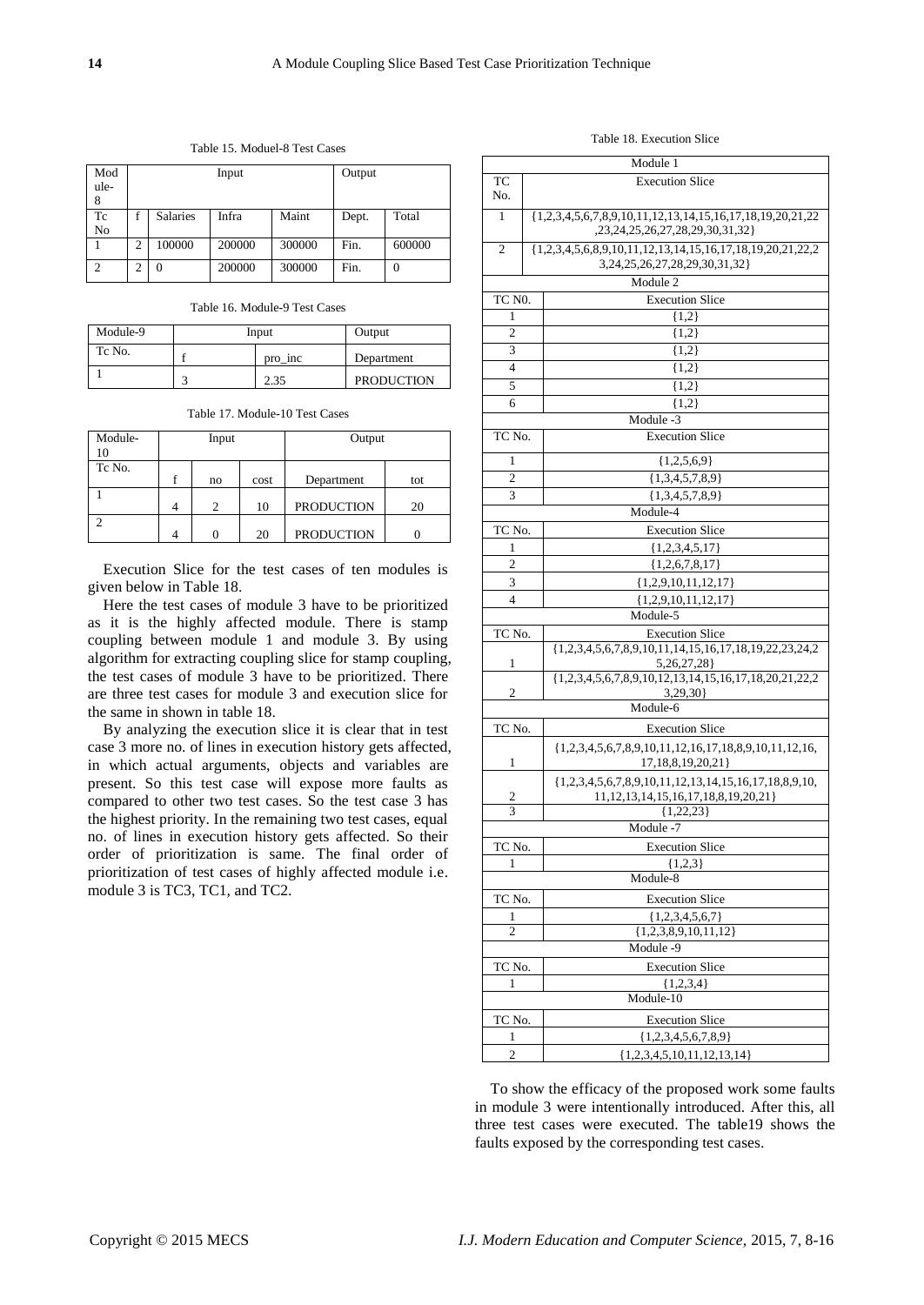Table 19. Test cases and faults

| Faults         | TC1    | TC <sub>2</sub> | TC3    |
|----------------|--------|-----------------|--------|
| F1             |        | $\ast$          | $\ast$ |
| F2             | $\ast$ |                 | $\ast$ |
| F <sub>3</sub> |        |                 | $\ast$ |
| F <sub>4</sub> | $\ast$ | $\ast$          | $\ast$ |
| F <sub>5</sub> | *      |                 | *      |

Now the APFD value for the random order of test cases and for the prioritized order is calculated using the APFD metric[3].

T=Test suite under evaluation N =no. of test cases M=total no. faults  $TF_i = Position$  of first test in T that exposed fault i APFD=1-(TF1+TF2…….TFm) /N\*M +1/2N

APFD value for random order (TC1, TC2, TC3) is as follows:

$$
1-(2+1+3+1+1)/(5*3)+1/(2*3)=30.60%
$$

APFD for the prioritized order (TC3, TC1, TC2) is as follows:

$$
1-(1+1+1+1+1)(5*3)/1(2*3)=50.66\%
$$

So, the APFD value calculated by applying the proposed approach is more as compared to random approach. It indicates that the prioritized order given by the proposed approach exposes more number of faults as compared to random order of test cases (see Fig. 12).



Fig.12. Comparison of random and proposed work

#### V. CONCLUSION

In this paper a new technique for the test case prioritization has been proposed. The proposed technique has been based on the coupling information among the modules of the program. This has been termed as module-coupling effect based test case prioritization

technique. The proposed technique is able to find the critical module with the probability of having critical bugs as compared to other techniques. A sample program [13] consisting of 10 modules has been taken for the analysis purpose of the proposed approach thereby showing the efficacy of the proposed technique.

#### **REFERENCES**

- [1] R.Kavitha, Dr. N. Suresh Kumar" Test Case Prioritization for Regression Testing based on severity of fault" International Journal on Computer Science & Engineering, 2010.
- [2] Md. Imrul Kayes "Test Case Prioritization for Regression Testing based on fault dependency", IEEE 2011.
- [3] Praveen Ranjan Srivastava "Test Case Prioritization" Journal of Theoretical and Applied Information Technology, pp. 178-181, 2005-2008.
- [4] Amrita Jyoti, Yogesh Kumar Sharma, Ashish Bagla, D. Pandey, "Recent Priority Algorithm In Regression Testing‖, *International Journal of Information Technology and Knowledge Management*, Volume 2, No. 2, pp. 391-394, July-December 2010.
- [5] Varun Kumar, Sujata and Mohit Kumar, "Test Case Prioritization Using Fault Severity", International Journal of computer science and technology, Vol. 1, No. 1, pp. 67- 71, 2010.
- [6] Matthew J.Rummel, Gregory M.Kapfhammer and Andrew Thall, "Towards the prioritization of regression test suites with data flow information". Proceedings of the 2005 ACM symposium on Applied Computing New York, NY, USA.
- [7] Yogesh Kumar, Arvinder Kaur & Bharti Suri "Empirical Validation of variable based Test Case Prioritization / Selection Techniques." International Journal of Digital Content Technology and its applications Vol.3, Number 3.September 2009.
- [8] Arvinder Kaur & Shubhra Goyal, "A genetic algorithm for Regression test case Prioritization using code Coverage" International Journal on Computer Science and Engineering (IJCSE).Vol.3,No.5 May 2011.
- [9] "Identifying and analyzing the research challenges in Test case prioritization" published in International Journal of Computer Science & Engineering System, pages 88-98, Volume No. 6(2012) Issue No. 3(2012), Serial publications.
- [10] Harish Kumar and Naresh Chauhan "A Coupling effect based test case prioritization technique" accepted for publication in 9<sup>th</sup> INDIACom 2<sup>nd</sup> international conference on computing for sustainable global development, 2015.
- [11] M.Kalaiyarasan, Dr.H.Yasminroja, "Version Specific Test Suite Prioritization using Dataflow Testing" International Journal of Recent Engineering Science (IJRES), ISSN: 2349-7157, volume 1 issue 4 April, 2014.
- [12] Thillaikarasi Muthusamy, Seetharaman.K, "A New Effective Test Case Prioritization for Regression Testing based on Prioritization Algorithm", International Journal of Applied Information Systems (IJAIS) – ISSN: 2249- 0868 Foundation of Computer Science FCS, New York, USA Volume 6– No. 7, January 2014.
- [13] Dr. Naresh Chauhan, "Software Testing Principle and Practices", Oxford university press, 2010.
- [14] K.K. Aggarwal, Yogesh Singh, Software Engineering, New Age International (P) Ltd., 2001.
- [15] K.K. Aggarwal, Software Engineering, edition 3, New Age International publisher.